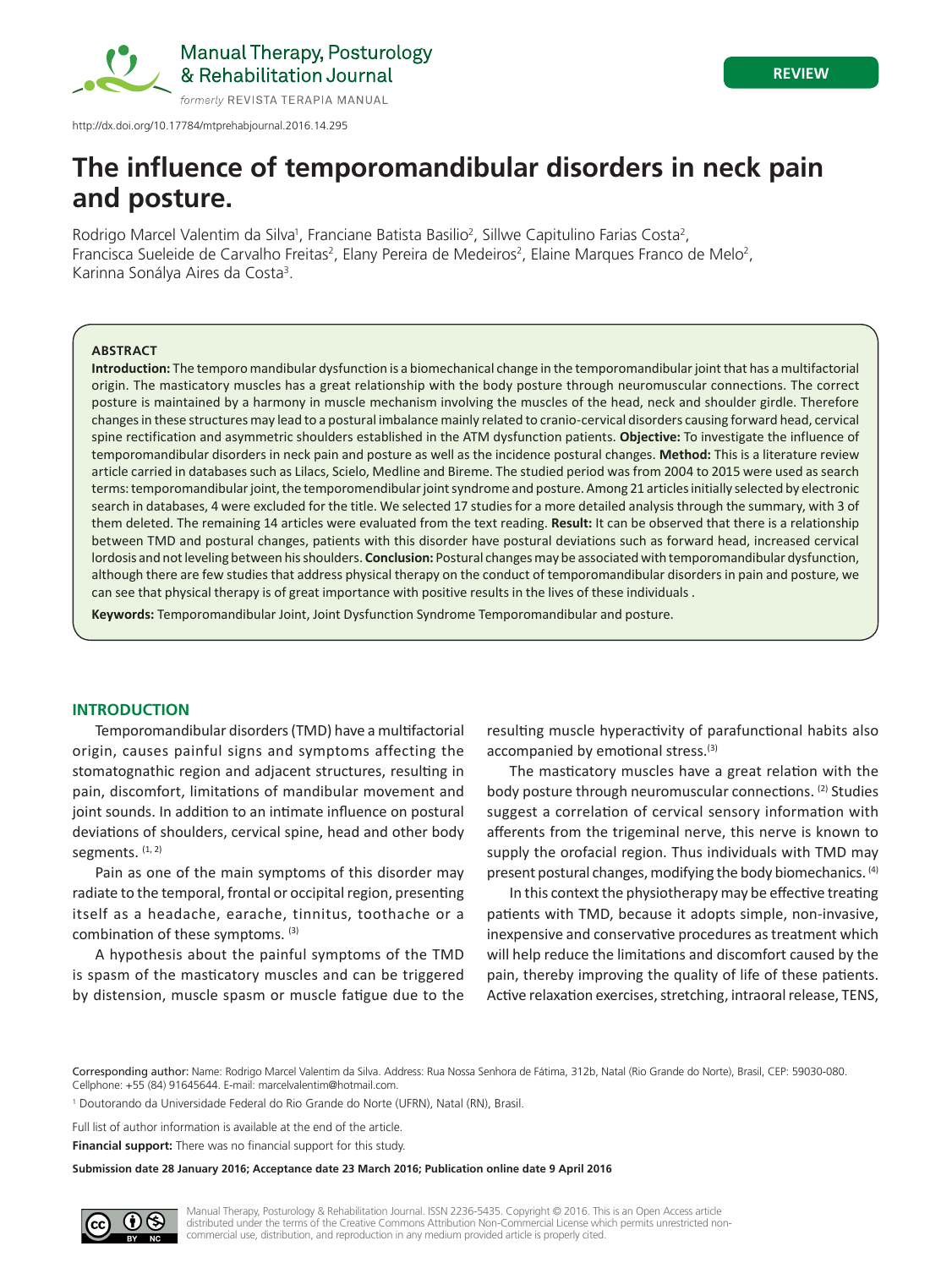

among others, are some features that bring great benefits to the recovery of these patients. (5)

## **METHOD**

This is a bibliographic review using the database of Lilacs, Scielo, Medline, Bireme and PEDro. The studied period was from 2004 to 2015. The search terms used were: temporomandibular joint, temporomandibular joint syndrome and posture. Between 21 articles initially selected by the electronic search in databases, 4 were excluded because of the title for not meeting the inclusion criteria. Of the 17 retained articles, 3 were excluded because of the abstract. The remaining 14 articles were evaluated from text reading, according to figure 1.

## **RESULTS**

Table 1 shows the type of study and population characteristics, checking the following variables: gender, number of volunteers and age range.

Table 2 shows the intervention and the procedures performed in the different studies.

Table 3 shows the results and findings of each study.

#### **DISCUSSION**

It can be observed that there are few experimental studies that approach physical therapy in patients with temporomandibular disorder. However the studies found show clearly the efficacy of physical therapy intervention in such patients.

The realization of isometrics, assets, liabilities, relaxation and stretching exercises helps to relieve pain, increase mouth opening and improve jaw movements. A study in patients with TMD observed that performing exercises associated with the use of ultrasound and patient education was superior to the use of therapies alone, thus reducing the symptoms of these patients. (5)

Mandibular mobilization has a beneficial effect in the treatment of TMD, since it increases the synovial fluid which favors the joint lubrication, and release the disk, increasing the space, improving the joint relation and minimizing disc wear. The use of this technique relies on the fact that the joint movements eliminate soft tissue contractures, restore the muscle length, enhance the function of the articular surfaces, thus favoring a better mouth opening and promoting analgesic effect. (8)

Among the techniques used to reduce the pain symptoms of TMD patients, acupuncture is one of the resources used



**Figure 1.** Search and selection of studies for the literature review.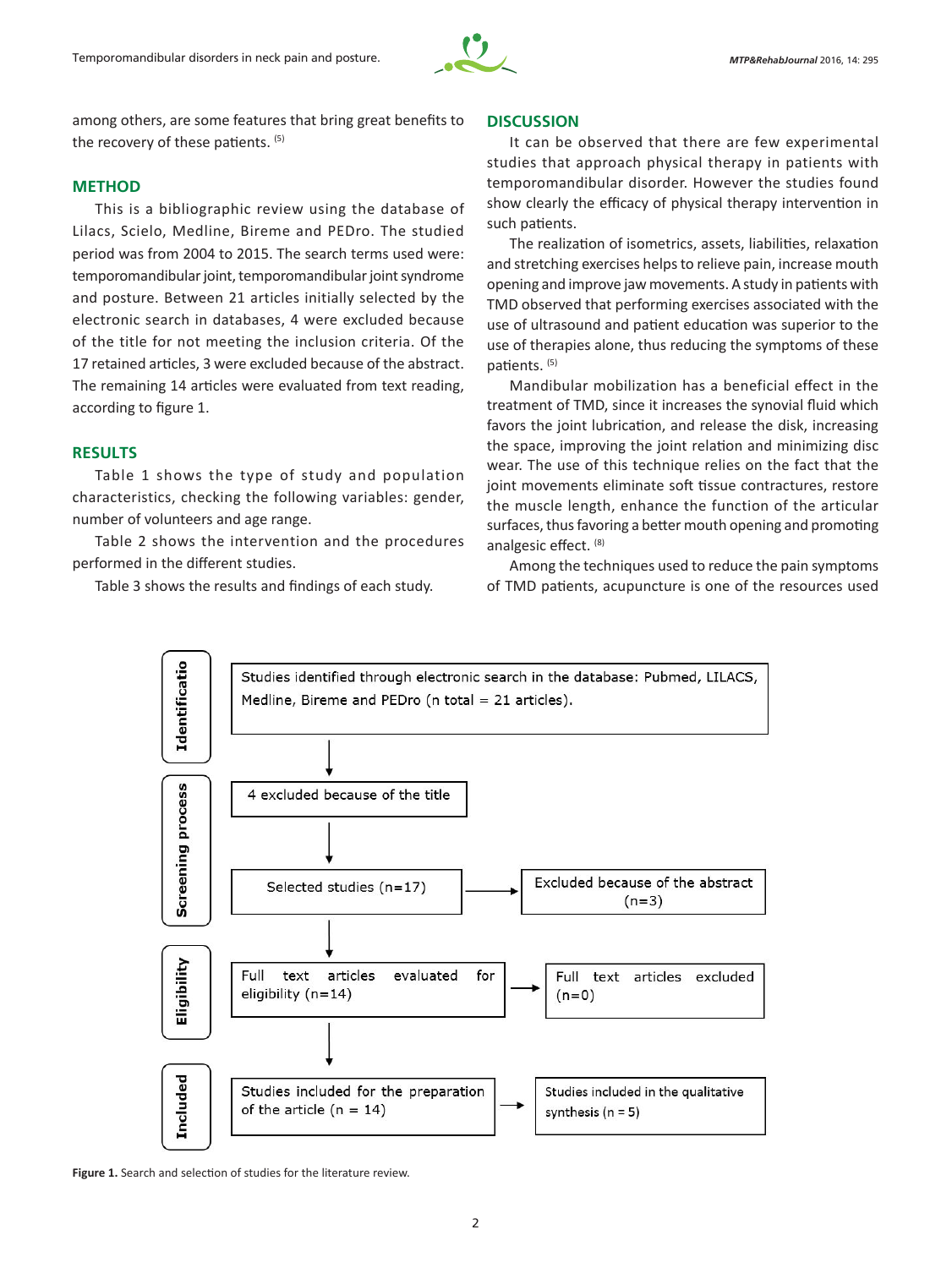

in treatment where this disorder is from muscular origin. A literature review showed that acupuncture promotes relief or reduction in pain intensity, decrease muscular hyperactivity of the masticatory muscles, resulting in an improvement in jaw movements. (9)

For being a complex pathology, TMD has originated several types of treatment with physical agents that associated with therapeutic approach can bring great results. Among these we can highlight the thermotherapy, electrotherapy, ultrasound, iontophoresis and laser. The low intensity laser therapy is a non-invasive modality and is used to promote relief of pain and tissue regeneration, promoting considerable comfort to the patient after application. (10,11,12,13)

**TABLE 01.** Population characteristics of the different studies.

| <b>STUDY</b>                           | <b>TYPE OF STUDY</b>                                                     | <b>POPULATION</b>   | <b>AGE RANGE</b>                                                                                                                     |
|----------------------------------------|--------------------------------------------------------------------------|---------------------|--------------------------------------------------------------------------------------------------------------------------------------|
| (Ucar <i>et al.</i> 2014) <sup>5</sup> | Experimental divided randomly into<br>two groups.                        | 38 Volunteers       | 29±10 years old (Home exercise<br>program group).<br>27±11 years old (Home exercise<br>program group associated with<br>Ultrasound). |
| (Amaral et al, 2013) <sup>6</sup>      | Experimental divided into two<br>groups: TMD group and control<br>group. | 50 volunteers       | 27.96±5.84 years old (TMD group).<br>26.52±5.24 years old (Control<br>group).                                                        |
| (Franco et al, $2011$ ) <sup>7</sup>   | Case study                                                               | 1 female volunteer. | 35 years old                                                                                                                         |
| (Basso et al, $2010$ ) <sup>2</sup>    | Experimental                                                             | 20 volunteers       | Between 20 and 35 years old                                                                                                          |
| (Bae et al, 2013) <sup>8</sup>         | Experimental                                                             | 41 volunteers       | Not reported                                                                                                                         |

**Source:** Research data.

**TABLE 02.** Intervention and procedures performed in the different studies.

| <b>STUDY</b>                         | <b>INTERVENTION</b>                                                                                                                                                                                                                                                           | <b>PROCEDURES</b>                                                                                        |
|--------------------------------------|-------------------------------------------------------------------------------------------------------------------------------------------------------------------------------------------------------------------------------------------------------------------------------|----------------------------------------------------------------------------------------------------------|
| (Ucar et al, $2014$ ) <sup>5</sup>   | Exercise of active and passive mouth opening, isometric<br>exercises, stretching and active resistance exercise. US (3)<br>min. $0.8 - 1.0$ watt/cm <sup>2</sup> ).                                                                                                           | First Group: Two sessions per day for four weeks. Second<br>Group: Five sessions per day for four weeks. |
| (Amaral et al, 2013) <sup>6</sup>    | Nonspecific mandibular mobilization (small degree)<br>intermittent for 1 minute with 5 repetitions.                                                                                                                                                                           | MMI for one minute with 5 replicates.                                                                    |
| (Franco et al, $2011$ ) <sup>7</sup> | Passive stretching the trapezius and sternocleidomastoid<br>muscles, low intensity laser (4J/cm <sup>2</sup> in joint area punctually<br>and 8J/cm <sup>2</sup> in the muscular area punctual and scanning, with<br>pulsatile mode 1 minute per point) and facial relaxation. | 10 sessions once a week.                                                                                 |
| (Basso et al, $2010$ ) <sup>2</sup>  | 45 minutes of RPG adopting two positions per therapy<br>session.                                                                                                                                                                                                              | 10 RPG sessions once a week.                                                                             |
| (Bae et al, $2013$ ) <sup>8</sup>    | Free active exercise and muscle relaxation exercise.                                                                                                                                                                                                                          | 3 sessions per day for 4 weeks.                                                                          |

### **TABLE 03.** Results and conclusions of the studies.

| <b>STUDY</b>                           | <b>RESULTS</b>                                                                                                                                                                                                                                                    | <b>CONCLUSION</b>                                                                                                                                                                 |
|----------------------------------------|-------------------------------------------------------------------------------------------------------------------------------------------------------------------------------------------------------------------------------------------------------------------|-----------------------------------------------------------------------------------------------------------------------------------------------------------------------------------|
| (Ucar <i>et al.</i> 2014) <sup>5</sup> | Pain decreased in both groups resulting in increased mouth<br>opening.                                                                                                                                                                                            | The use of US associated with the home exercise program<br>has greater efficacy than the single therapy, reducing the<br>symptoms of patients with TMD.                           |
| (Amaral et al, 2013) <sup>6</sup>      | Immediate improvement of postural control in individuals<br>with TMD.                                                                                                                                                                                             | Further studies are needed to understand the action of non-<br>specific mandibular mobilization on postural control.                                                              |
| (Franco et al, 2011) <sup>7</sup>      | Reduction of pain sensation, as well as decreased muscle<br>tension reported by the patient.                                                                                                                                                                      | Further studies are needed to verify the effects of other<br>physical therapy programs as well as their interaction with<br>other treatment modalities.                           |
| (Basso et al, $2010$ ) <sup>2</sup>    | There was a reduction of disability and chronic pain<br>intensity, improvement of non-specific physical symptoms<br>and depression, improved alignment of the shoulder blades,<br>acromion and ASIS, symmetry and angles of the lower limbs<br>and head position. | Treatment with RPG promoted an improvement of physical<br>and psychological symptoms in patients with TMD. Besides<br>the body alignment and symmetry.                            |
| (Bae et al, $2013$ ) <sup>8</sup>      | There was a reduction in pain intensity and deviation<br>articulate.                                                                                                                                                                                              | It was observed that the free active exercise and muscle<br>relaxation exercise are effective in reducing the intensity of<br>pain, and decreased mandibular movement limitation. |